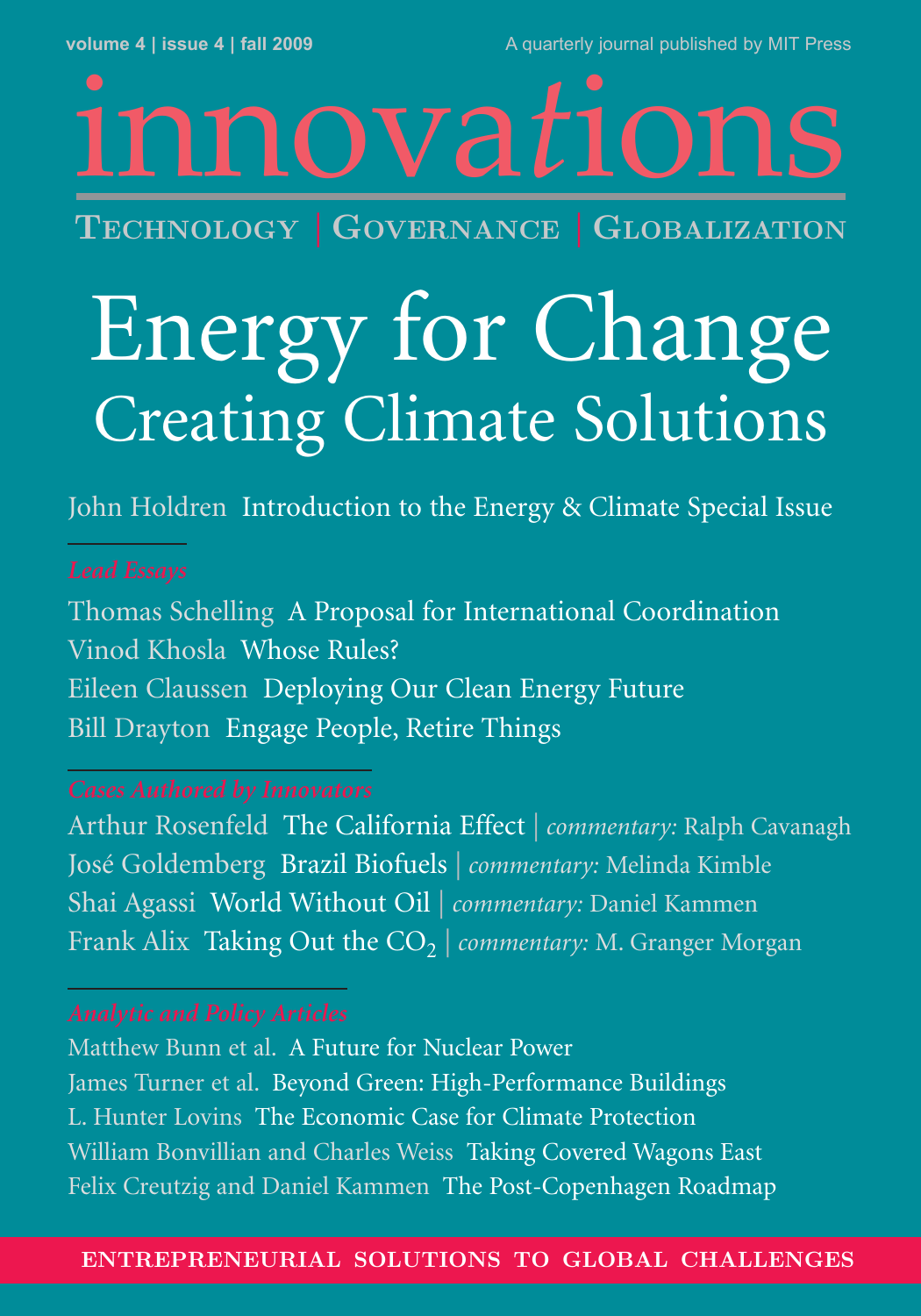# innova*t*ions

### TECHNOLOGY | GOVERNANCE | GLOBALIZATION

#### Introduction

3 Energy for Change **John P. Holdren**

#### Lead Essays

- 13 International Coordination to Address the Climate Challenge **Thomas C. Schelling**
- 23 Whose Rules? Terms of Discussions Around a Global Capand-Trade System **Vinod Khosla**
- 41 Deploying Our Clean Energy Future **Eileen Claussen**
- 49 Engage People, Retire Things **Bill Drayton**

#### Cases Authored by Innovators

- 57 A Graph Is Worth a Thousand Gigawatt-Hours: How California Came to Lead the United States in Energy Efficiency **Arthur H. Rosenfeld with Deborah Poskanzer** 81 *Case discussion:* **Ralph Cavanagh** 91 The Brazilian Experience with Biofuels **José Goldemberg** 109 *Case discussion:* **Melinda Kimble** 125 World Without Oil: Better Place Builds a Future for Electric Vehicles **Shai Agassi** 141 *Case discussion:* **Daniel M. Kammen** 145 Taking Out the  $CO<sub>2</sub>$ : Powerspan Helps Utilities Capture
- Carbon at the Source **Frank Alix**
- 167 *Case discussion:* **M. Granger Morgan**

#### **volume 4 | issue 4 | fall 2009**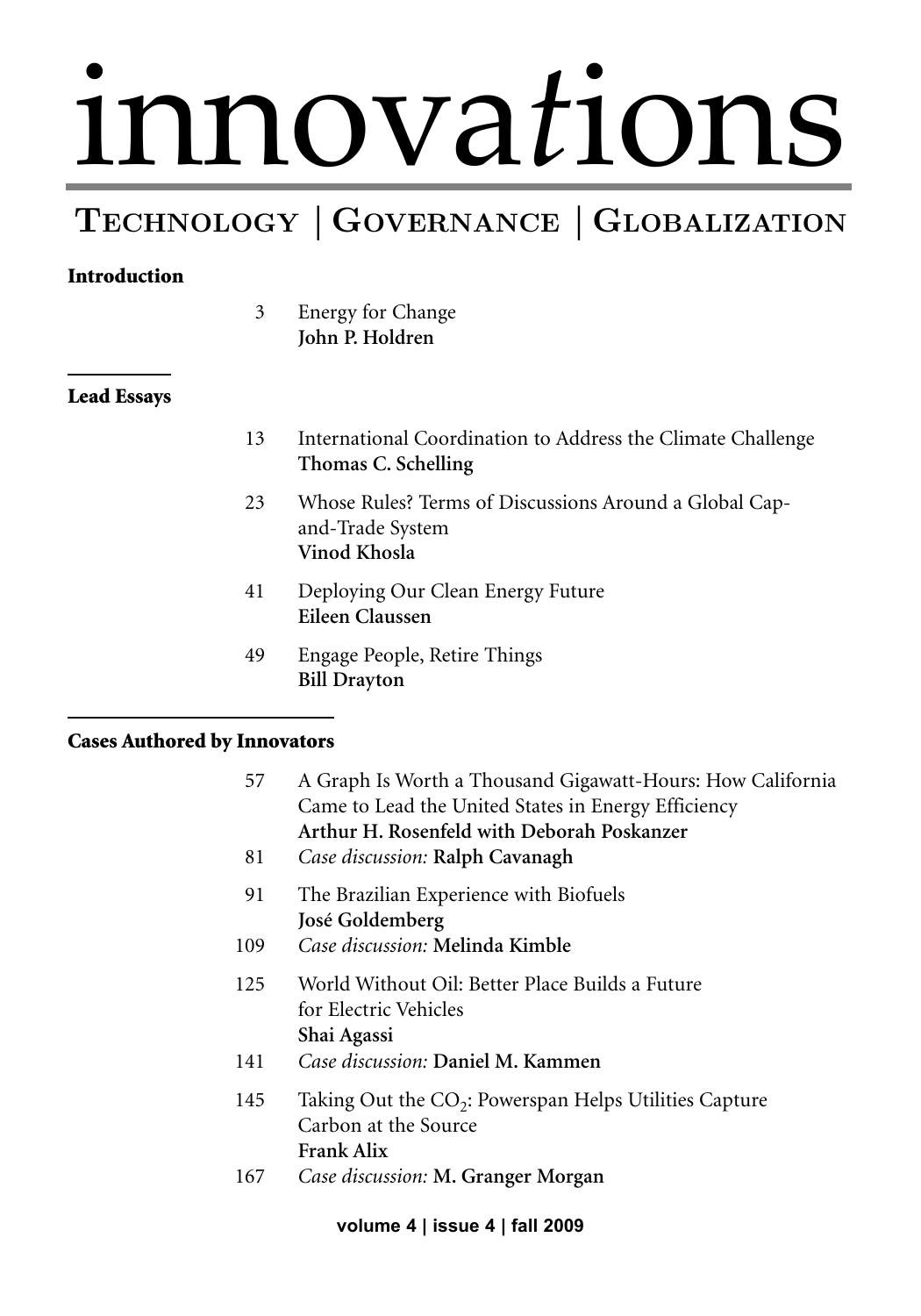#### Analysis

|                               | A Future for Nuclear Power                          |
|-------------------------------|-----------------------------------------------------|
| 173                           | Enabling a Nuclear Revival—and Managing Its Risks   |
|                               | Matthew Bunn and Martin B. Malin                    |
| 193                           | Assurance of Supply: A New Framework for            |
|                               | Nuclear Energy                                      |
|                               | Tariq Rauf and Zoryana Vovchok                      |
| 203                           | The World Institute for Nuclear Security: Filling a |
|                               | Gap in the Global Nuclear Security Regime           |
|                               | <b>Roger Howsley</b>                                |
| 209                           | Responsible Expansion of Nuclear Power Requires     |
|                               | Global Cooperation on Spent-Fuel Management         |
|                               | <b>Charles McCombie</b>                             |
|                               | Beyond Green: High-Performance Buildings            |
| 213                           | Moving Towards High-Performance Buildings           |
|                               | James H. Turner Jr., Ellen Vaughan, Colin McCormick |
| 235                           | High-Performance Buildings                          |
|                               | Henry L. Green                                      |
| 241                           | Minergie: The Swiss Sustainable Building Standard   |
|                               | Franz Beyeler, Nick Beglinger, and Ursina Roder     |
| 245                           | The Economic Case for Climate Protection            |
|                               | L. Hunter Lovins                                    |
|                               |                                                     |
| <b>Perspectives on Policy</b> |                                                     |
| 289                           | Taking Covered Wagons East: A New Innovation Theory |
|                               | for Energy and Other Established Technology Sectors |

**William B. Bonvillian and Charles Weiss** 301 The Post-Copenhagen Roadmap Towards Sustainability: Differentiated Geographic Approaches, Integrated Over Goals **Felix S. Creutzig and Daniel M. Kammen**

### **mitpressjournals.org/innovations editors@innovationsjournal.net**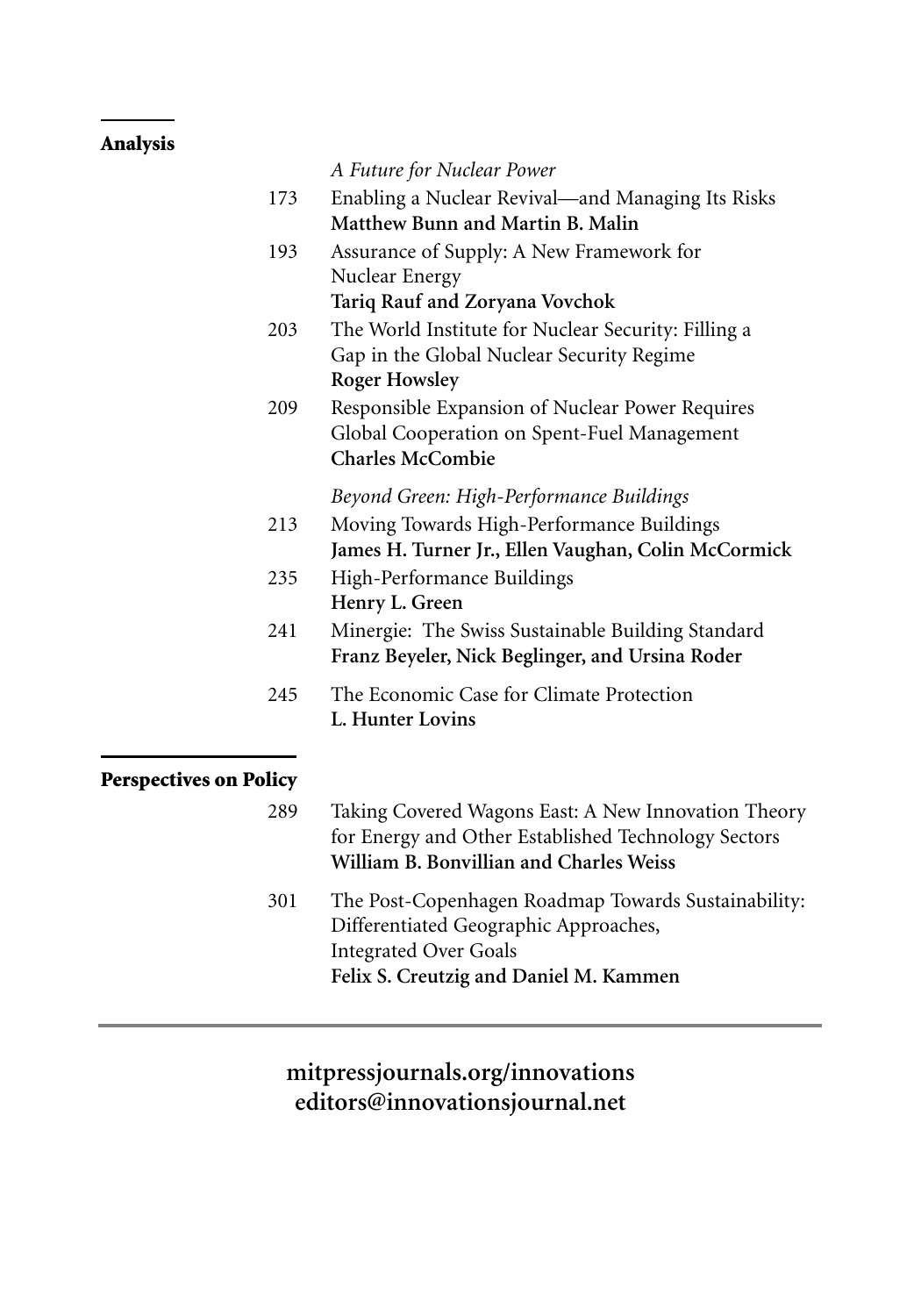## Taking Covered Wagons East A New Innovation Theory for Energy and Other Established Technology Sectors

Frederick Jackson Turner, historian of the American frontier, argued that the always-beckoning frontier was the crucible shaping American society. <sup>1</sup> He retold an old story, arguing that it defined our cultural landscape: when American settlers faced frustration and felt opportunities were limited, they could climb into covered wagons, push on over the next mountain chain, and open a new frontier. Even after the frontier officially closed in 1890, the nation retained more physical and social mobility than other societies. While historians debate the importance of Turner's thesis, they still respect it.

The American bent for technological advance shows a similar pattern. Typically, we find new technologies and turn them into innovations that open up new unoccupied territories—we take "covered wagon" technologies into new technology frontiers. Information technology is an example. Before computing arrived, there was nothing comparable: there were no mainframes, desktops, or Internet before we embarked on this innovation wave. IT landed in a relatively open technological frontier.

This has been an important capability for the U.S. growth economics has made it clear that technological and related innovation is the predominant factor driving of growth. <sup>2</sup> The ability to land in new technological open fields has enabled the U.S. economy to dominate every major Kondratiev wave of worldwide innovation

*William B. Bonvillian directs MIT's Washington office and was a Senior Adviser in the U.S. Senate. He teaches innovation policy on the Adjunct Faculty at Georgetown University.*

*Charles Weiss is Distinguished Professor at Georgetown University's Walsh School of Foreign Service, and formerly chaired its program in Science, Technology, and International Affairs. From 1971 to 1986, he was Science and Technology Adviser to the World Bank.*

*In this article the authors draw on the more extensive discussions of their ideas in their new book,* Structuring an Energy Technology Revolution *(Cambridge, MA: MIT Press, April 2009).*

© 2009 William B. Bonvillian and Charles Weiss innova*!*ions / fall 2009 289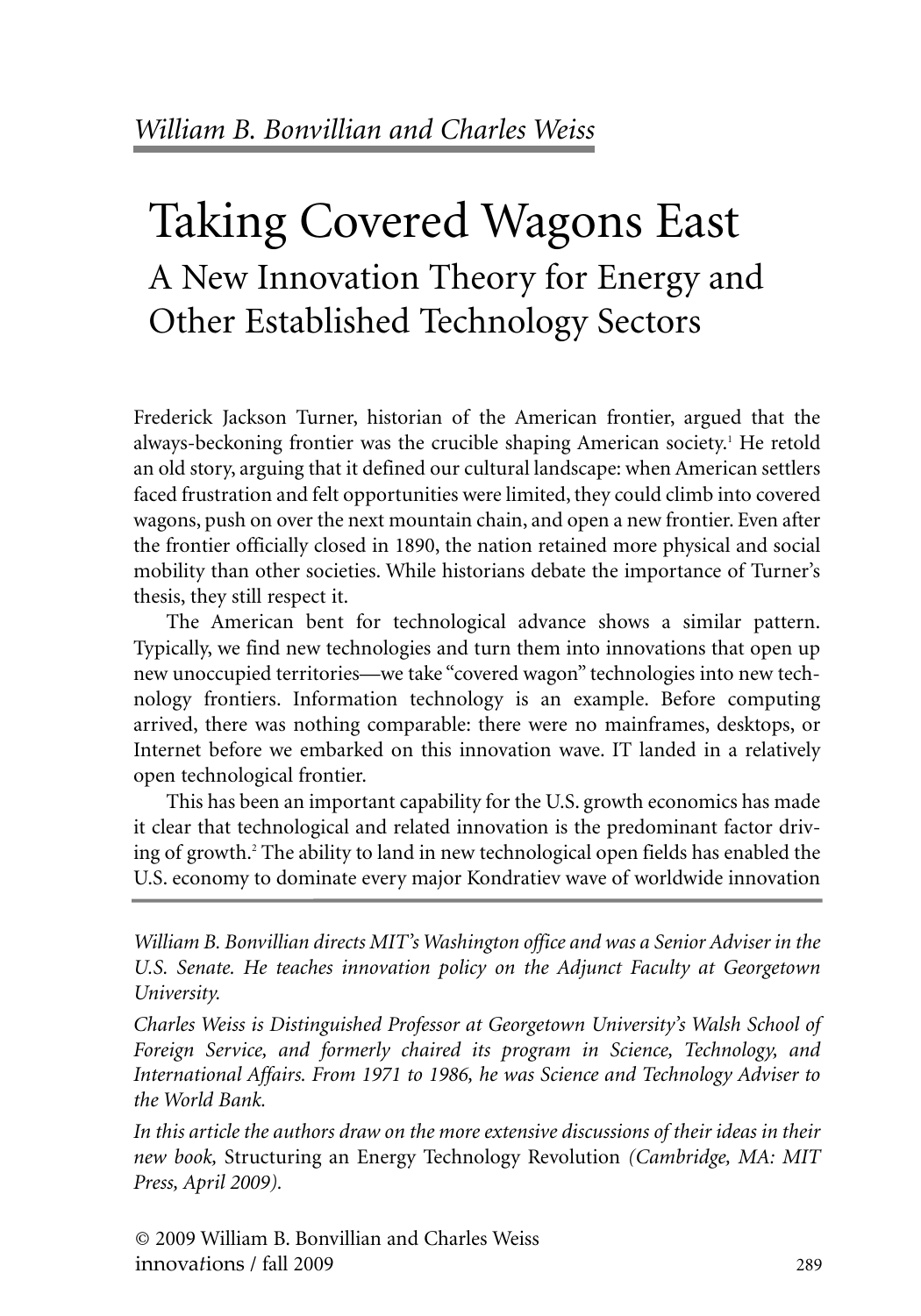since the mid-19<sup>th</sup> century.<sup>3</sup> Information technology and biotech are the newest chapters in this continuing story.

#### REVERSING THE COVERED WAGONS: LANDING IN OCCUPIED TERRITORY

While we appear to have a capacity for standing up technologies in open fields to form new complex technology sectors, we have not been as good at taking our cov-

While we appear to have a capacity for standing up technologies in open fields to form new complex technology sectors, we have not been as good at taking our covered wagons back east. We find it hard to go back over the mountains to bring innovation into the already occupied territory of established complex technology sectors. In typical American fashion, we'd rather move on than move back.

ered wagons back east. We find it hard to go back over the mountains to bring innovation into the already occupied territory of established complex technology sectors. In typical American fashion, we'd rather move on than move back. This helps to explain why a cab ride over the highway system from New York's Kennedy Airport into Manhattan has a distinctly Third World feel, or why Thomas Edison would be very comfortable with our current electrical grid.

Of course, the story is more complicated than Turner's frontier thesis about American culture. It's hard to reverse the covered wagons and go back to occupied territory. Over time, established technology sectors develop characteristics that resist

change. The underlying technologies themselves become cost efficient through standardization, and the phenomenon of "lock-in" sets in. Firms go through Darwinian evolution; the leading technology competitors survive, expand, and become adept at fending off new entrants. They build massive infrastructure that is resistant to competitive models, and they form alliances with government to obtain subsidies, typically through the tax system, to tilt the playing field toward their model.

In other words, established complex sectors, often themselves the result of earlier waves of innovation, combine into a technological/economic/political para-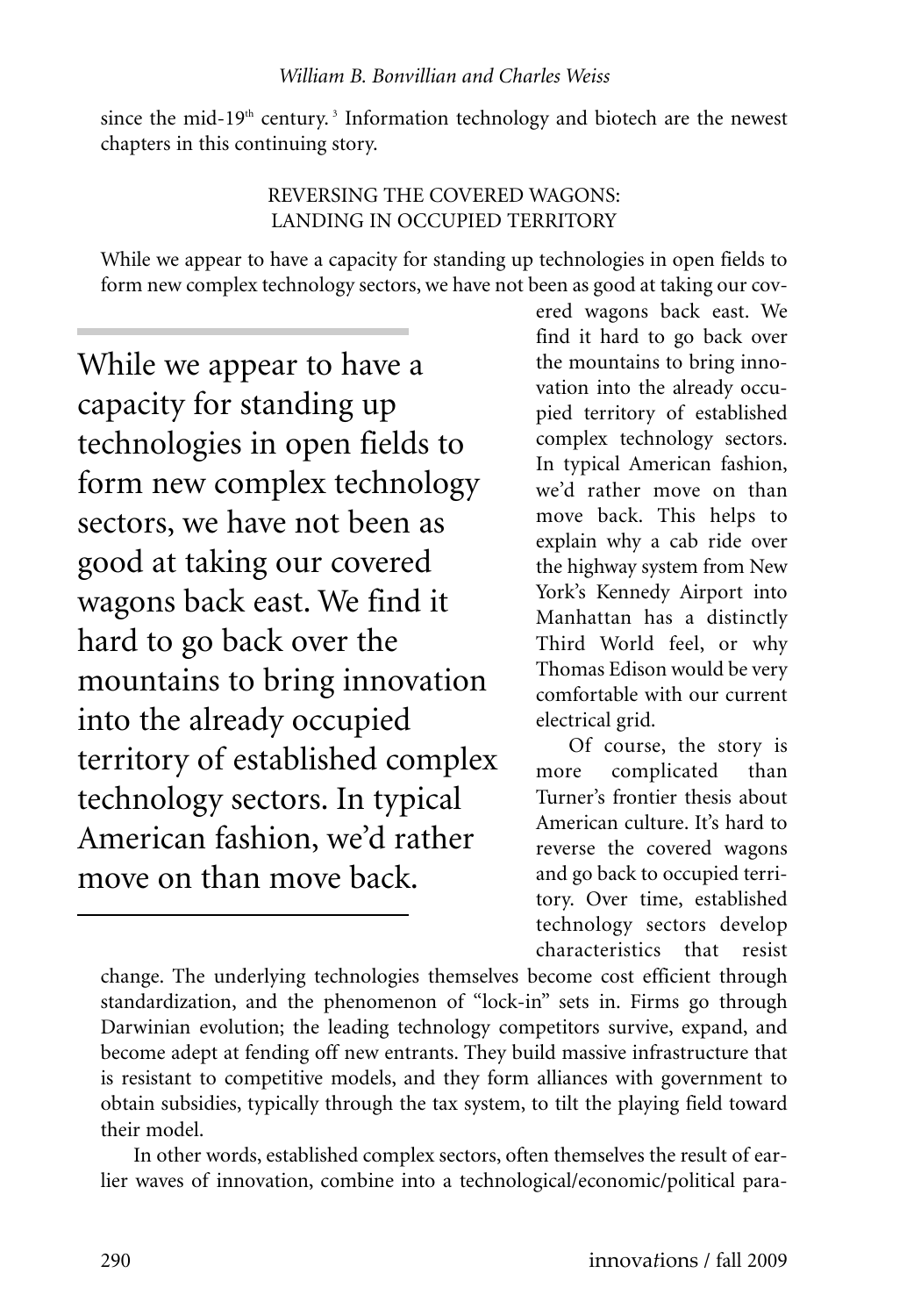#### *Taking Covered Wagons East*

digm that is very difficult to unseat;<sup>4</sup> they plant a series of sophisticated minefields to protect their model and resist its disruption. This pattern applies to highly complex sectors of the economy where technologies are a factor; examples include energy, health care delivery, transport, construction, and physical infrastructure, education, and food and agriculture. A complex, established technology sector can be defined as one that involves products and platforms, that groups complex technologies in the way a car holds an internal combustion engine, drive train, battery, computers, fueling systems and tires. Complex sectors also have their own infrastructure, and are supported by established technologies, economic models, public policies, public expectations, patterns of technical expertise and trained workforces. In combination, these sectors become the technological/economic/political paradigm.

The concept of the complex sector is broader than that of complex technology introduced by Robert Rycroft and Donald Kash,<sup>5</sup> and is closer to Christopher Freeman's idea of technology clusters that dominate innovation waves. <sup>6</sup> The idea of such a sector has features in common with the idea of "dominant design," introduced by William Abernathy and James Utterbach<sup>7</sup> and based on Raymond Vernon's product cycle theory: <sup>8</sup> once such a paradigm has set in, the emphasis shifts away from innovation in the overall system towards component innovation in technologies that can be launched on existing platforms.

To be sure, the U.S. is not the only nation to experience the economic and political barriers of complex established sectors. Japan's economy would be stronger if it could bring IT-driven retail efficiencies to a nation of small shops or to pursue large-scale agriculture, not simply small family farms. The frontier thesis aside, innovation in established complex sectors becomes even more complex once technological lock-in has set in.

#### LESSON FROM CHINA

The remarkable, sustained, double-digit growth of the Chinese economy is due in part to the application of up-to-date technology to established sectors like transport, health care, construction, and energy. Chinese strategy for catching up to the developed economies is based on a unique model that calls for moving to and even extending the technological frontier in these and other sectors, even as it applies well-known technology to huge projects that will modernize its infrastructure. It has organized its economy with large doses of capital, labor, innovation and stern political directives, relying on a rapidly expanding private sector using up-to-date technology to provide the resources to support an inefficient public sector that it will eventually supplant. China's model of pervasive technology advance throughout its economy, of course, has a precedent. in the economy-wide catch-up approach in postwar Japan and in Korea in the 1970s and 1980s.

There is a lesson here for the U.S. If innovation is key to growth, and if a nation is bringing innovation into many sectors—both established sectors and those at the technological frontier—then it may be able to boost its growth rate significant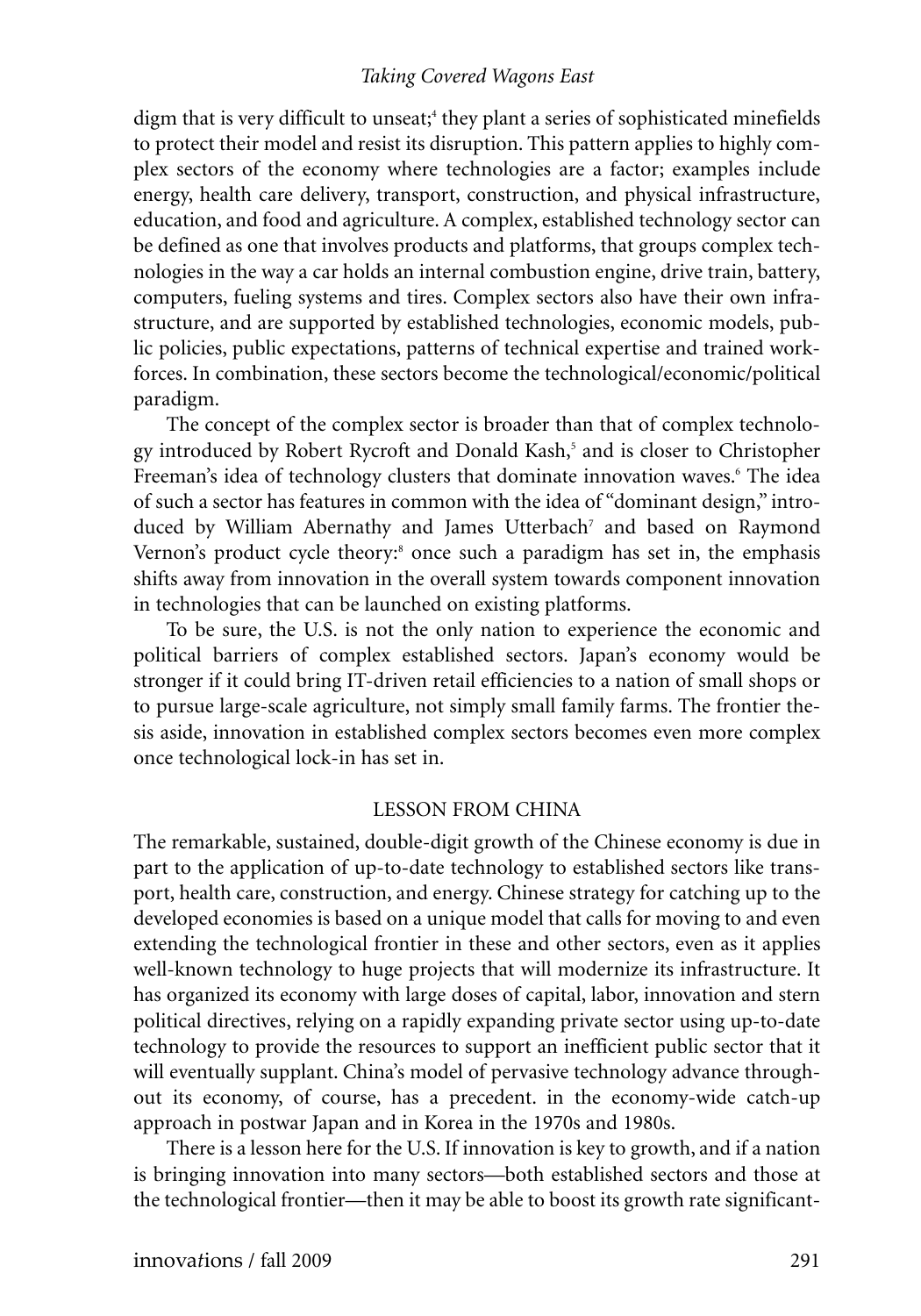ly. U.S. growth might look different if we could find ways to cut the Gordian knots that tie up our ability to innovate in established complex technology sectors and bring innovation into those occupied territories, not just into the cutting economic edge of advances in new breakthrough technologies.

This might mean bringing innovation into our inefficient and expensive healthcare delivery system, along with new biotech-derived drugs. It could mean bringing IT simulations and game-based learning into K-12 education, or new materials and information technology into our transportation or construction infrastructure, or e-government into the widespread delivery of government services. The list of possibilities is long. Perhaps we could even take our innovation covered wagon back east and bring innovation into our complex, deeply entrenched, heavily subsidized energy sector.

#### UNIFYING THE THREE MODELS OF INNOVATION

In order to contemplate stretching our scientific and technological capabilities to established sectors of the economy, like energy, we need a working theory of innovation for these sectors. Its design depends on a clear concept of how technological innovation takes place in the sectors in response to market forces, and how this process can be influenced by public policy. We see three models of this process, each of them the product of a particular period of technological history.

The first of these models is the so-called pipeline or linear model, associated with Vannevar Bush,<sup>9</sup> in which basic research intended to push back the frontiers of knowledge leads to applied research, which in turn leads to invention, to prototyping, to development, and finally to innovation, by which we mean widespread commercialization or deployment. While subsequent literature showed that this process wasn't really linear—technology influenced science as well as the other way around<sup>10</sup>—"pipeline" is still the term generally associated with this technology supply approach.

This model was inspired by the World War II–era success of atomic energy, radar, and other technologies derived from advances in fundamental scientific knowledge;<sup>11</sup> it regained prominence in the 1990s from the example of the information revolution<sup>12</sup> and from the promise of similar revolutions in bio- and nanotechnology. In these examples, the government, and often the military establishment, played a prominent role in shepherding these technologies through the innovation process. This is a "technology push" model, with the government supporting R&D and to an extent helping push the resulting advances toward the marketplace.

The second of these models is the so-called induced innovation concept explored in detail by the late Vernon Ruttan,<sup>13</sup> in which technology and technological innovation respond to the economic environment. This concept holds that the technology in use in any economic sector—and, given enough time, the direction of development and research—responds to changes in the market, for example, to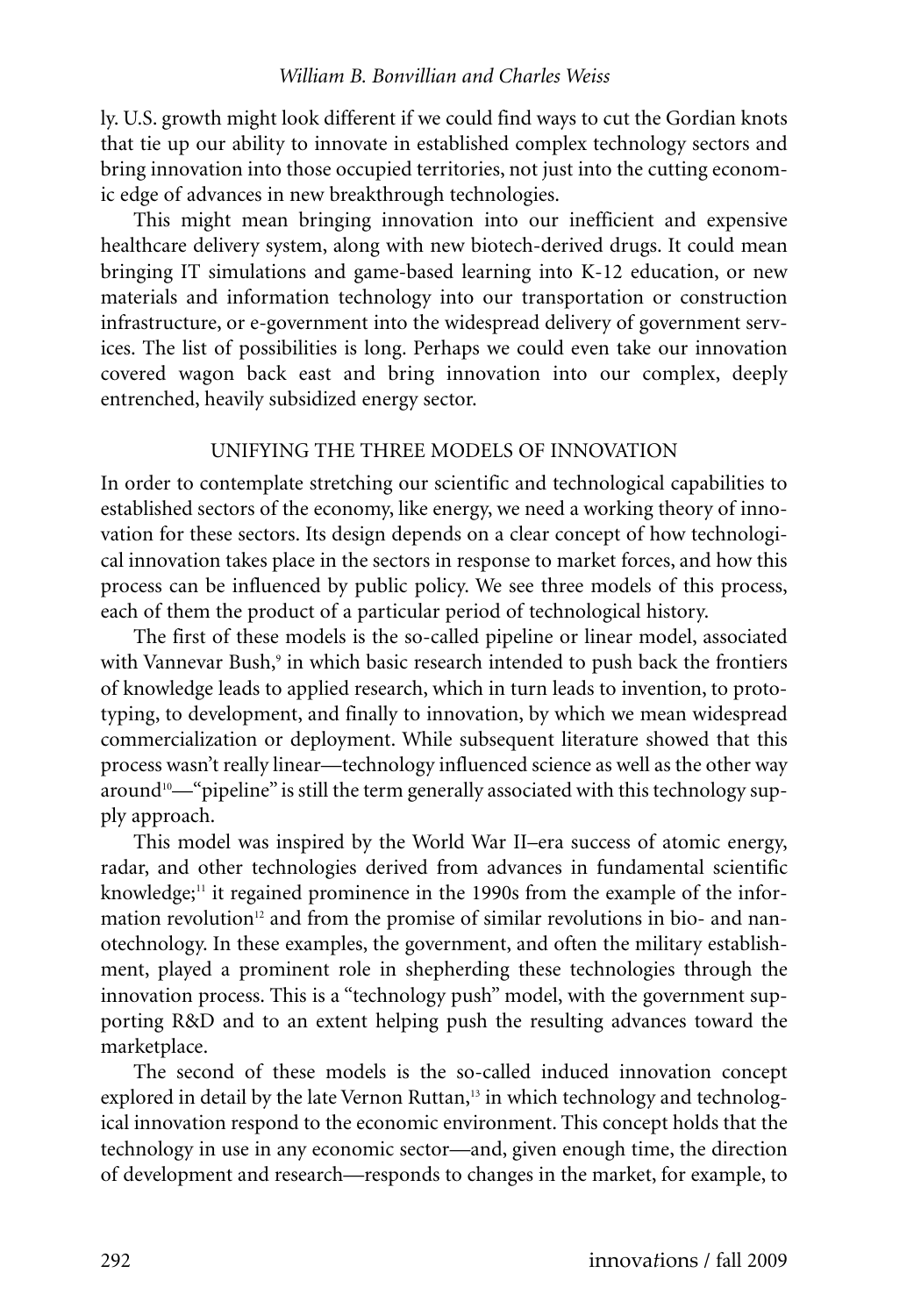price signals by minimizing the use of expensive inputs and maximizing the use of inexpensive ones.

By extension, this model would predict that technology and technological innovation would also respond to the policy environment, for example by improving worker and product safety and decreasing pollution as policies in these areas are tightened. The induced innovation model was one of several models that responded to the realization that nations that were superior in basic research, such as the Great Britain of the 1950s and 1960s, were not necessarily leading innovators, and that a majority of new products used existing technologies to meet new market needs rather than emerging from basic research. This model involves "market pull": the market inspires and pulls technological innovations from firms toward implementation in the market.

The third concept can be only sporadically glimpsed in the innovation literature. <sup>14</sup> However, we argue that innovation requires not only technology supply and a corresponding market demand for that technology, but also organizational elements that are properly aligned to link the two. There must be concrete institutions for innovation, and organizational mechanisms connecting these institutions, to facilitate the evolution of new technologies in response to the forces of technology push and market pull. We need this third element in our innovation model framework: the idea that innovation requires organizations anchored in both the public and private sectors, to form the new technology and to launch it, if innovation theory is to be practical, creating ideas we can actually implement.

These three theories fit into a historical context. The induced technology model was partly a product of the historical perspective of the 1960s through the 1980s, with advances derived largely from incremental gains in existing technology. Throughout that era, of course, the kind of innovation described by the pipeline model was humming along, bringing out an IT revolution in the 1990s after decades of government R&D inputs. While the induced model best fits incremental innovation, the pipeline model best fits breakthrough or radical innovation. Underlying both of these developments were organizational issues, vital for our innovation system, yet largely unexplored.

The induced and pipeline models have been viewed as separate and distinct paths, one led by industry, the other largely by government. We must combine and integrate these induced and pipeline innovation models if we are to adequately describe the innovation framework we will require for innovation in energy or other complex technology. The induced technology literature has rested primarily on market pull and the role of firms in filling technology needs based on changing market signals. It does not deal directly with the role of government. The pipeline literature, in contrast, discusses the government role. A focus on the organization for innovation offers us the opportunity to bring these separate strands together. Although the literature is limited, the organization of innovation at the institutional level reflects on connections between firms, the academy, and government entities like the Defense Advanced Research Projects Agency (DARPA).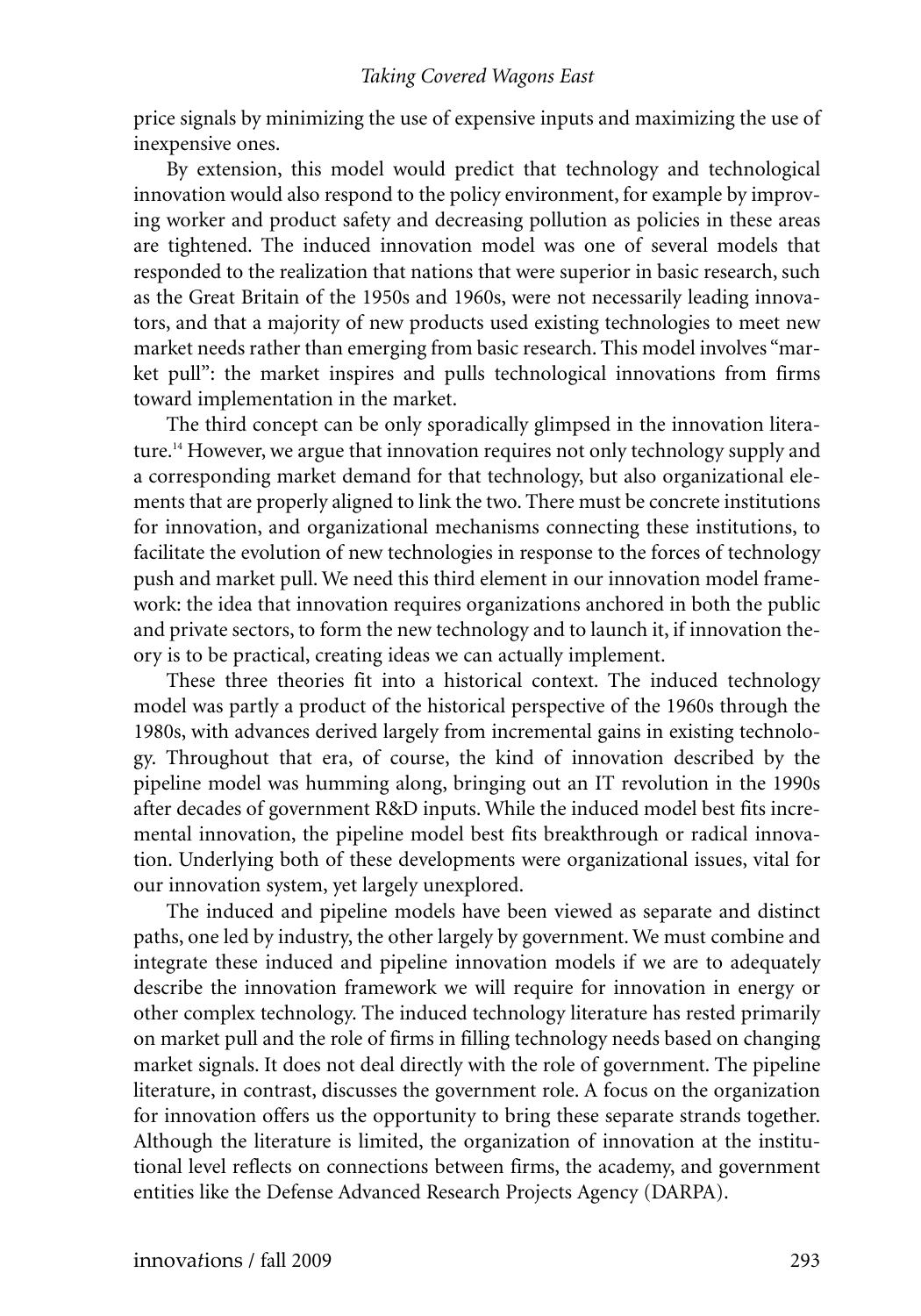#### *William B. Bonvillian and Charles Weiss*

Firms, universities, and government organizations will be major players in new energy technology. What is more, the dominant literature on technological innovation in recent years has remained focused on the strengths and weaknesses of the pipeline model, because of the importance of the IT and the biotech innovation waves for which this model provides a good description. This pipeline literature pays too little attention to how the overall economic and policy environment affects technological innovation in complex networks of both related and unrelated technologies, and the induced model often pays too little attention to the governmental role. <sup>15</sup> To date neither has focused much on the third direction, innovation organization.

In sum, the literature on innovation policy, whether pipeline, induced, or organizational, has not fully confronted the problems involved in complex technology sectors. These sectors require a very different analysis from the three separated strands that have been the focus of the American literature on technological innovation. Each of these models does helpfully describe aspects of the innovation process relevant to energy technology. But only by integrating all three in a unified approach can we move toward a better grasp of the task before us: innovation in a complex established sector. Indeed, in taking on this task we will be able to draw a new series of policy prescriptions quite different from the approaches that have been articulated to date in other sectors.

#### INNOVATION IN ENERGY: THE FOUR-STEP ANALYTIC FRAMEWORK

The most difficult step in developing and deploying new technology in energy and other complex, established sectors will be launching these technologies into extremely complex and competitive markets for technology. This "point of market launch" perspective is the basis for our argument that any program of government support for innovations in these technologies should be organized around the most likely bottleneck to their introduction to the market.<sup>16</sup> This goes beyond the long-standing focus of pipeline theorists on the valley-of-death stage between research and late-stage development. 17

We start with the principle that public policies to encourage technological innovation should enable alternative technologies to compete on their merits; that is, they should be as technology-neutral as possible. This leads us to argue for an integrated consideration of the entire innovation process, including research, development, and deployment or implementation, in the design of any program to stimulate innovation in energy or any other complex, established technology. This requires drawing on both pipeline and induced innovation models. In addition, we see deep systems issues of organization for innovation that must be considered, because new organizational routines will be needed across both the public and private sectors to facilitate integrated policies to support innovation.

These considerations lead to a new framework for innovation policy, which we have worked out in some detail for energy technology. It requires a four-step analy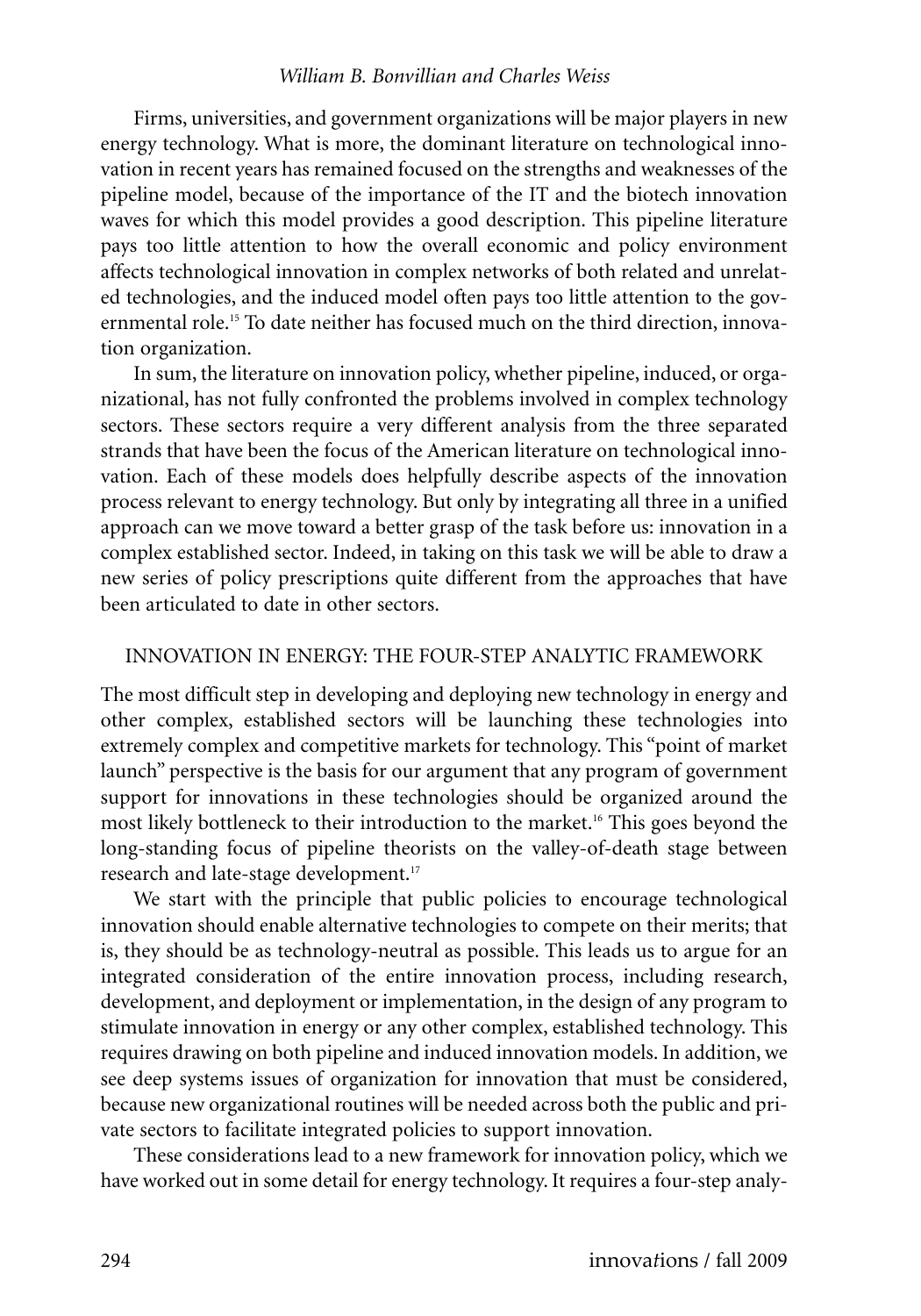sis, which we propose as the basis for innovation policy in this area.We believe that a similar approach is likely to be applicable to technological innovation in sectors of comparable complexity.

The **first step** of this analysis requires assessing many promising technologies, based on the likely bottlenecks in their launch path, and classifying them into groups that share the same likely bottlenecks. For the energy sector, we found the following technology pathways:

*Experimental Technologies.* This category includes experimental technologies that require extensive long-range research. The deployment of these technologies is sufficiently far off that the details of their launch pathways can be left to the future. Examples include hydrogen fuel cells for transport, genetically engineered bio-systems for  $CO<sub>2</sub>$  consumption, and, in the very long term, fusion power.

*Disruptive Technologies.* These are potentially disruptive technological innovations<sup>18</sup> that can be launched in niche markets and that may expand from this base as they become more price-competitive. Examples include LEDs and wind and solar electric, which are building niches in off-grid power.

*Secondary Technologies—Uncontested Launch.* This group includes secondary (component) innovations that will face market competition the moment they are launched, but will likely be acceptable to recipient industries if their price range is reasonable. These technologies must face the rigors of the tilted playing field, such as a competing subsidy or the obstacle of a major cost differential, without the advantage of an initial niche market. Examples include advanced batteries for plug-in hybrids, and enhanced geothermal and on-grid wind and solar technologies.

*Secondary Technologies—Contested Launch.* These are secondary (component) innovations that have inherent cost disadvantages, and/or that can be expected to face economic, political, or other non-market opposition from recipient industries or environmental groups. They must overcome these obstacles in addition to those facing the technologies in the two preceding categories. Examples include carbon capture and sequestration, biofuels, and fourth-generation nuclear power.

All four of above categories segment evolving technologies into different launch pathways, so that relevant policies for each can be designed to support their launch. A significant majority of energy technologies now contemplated are component or secondary technologies that fall into the third and fourth categories above. This complicates the technology launch picture because component technologies will not land in open frontiers, but will land in existing systems or platforms—that is, in occupied territory. While the potential for disruptive technologies that can open new energy frontiers will increase, that opportunity will take time to evolve.

There are two other categories that must be accounted for. These are crossovers because they include the above new technology categories as well as existing energy-related technologies: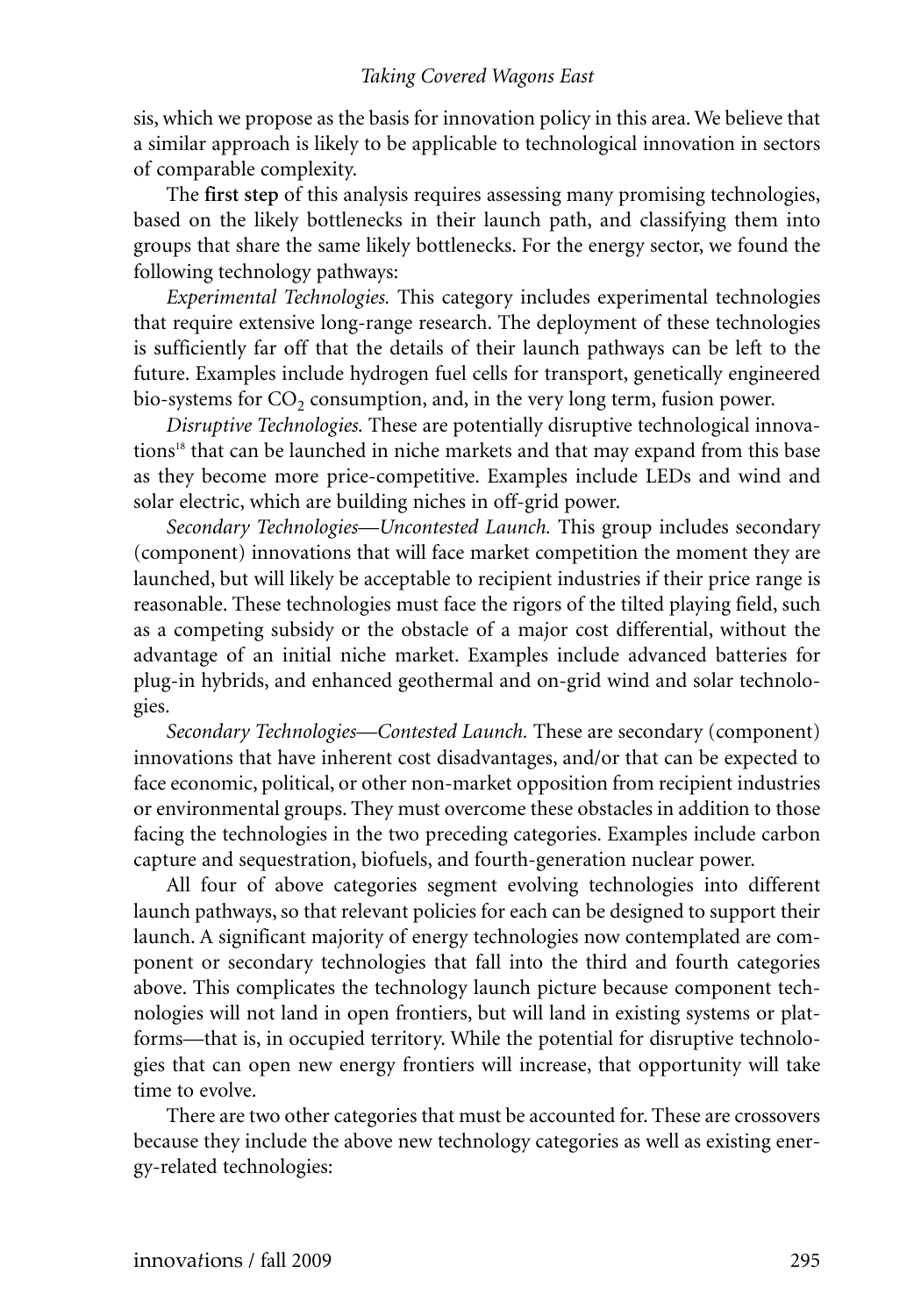#### *William B. Bonvillian and Charles Weiss*

*Incremental Innovations in Conservation and End-Use Efficiency.* For the energy sector, a focus on conservation and end-use efficiency can yield early and widespread gains. The implementation of these innovations is limited by the short time horizons of potential buyers and users, who typically refuse to accept extra initial costs unless the payback period is very short. Examples include improved internal combustion engines, building technologies, efficient appliances, improved lighting, and new technologies for electric power distribution.

*Improvements in Manufacturing Technologies and Processes.* These are improvements for which investment may be inhibited because cautious investors are reluctant to accept the risk of increasing production capacity and driving down manufacturing costs until they see an assured market. To drive down costs and improve efficiency will require advances in both manufacturing processes and technologies appropriate to the new energy technologies summarized above; support will also be required to scale up manufacturing so that efficient new products can move into the market more quickly.

The **second step** of our analysis is to classify support policies for encouraging energy innovation into technology-neutral packages, and then to match them to the technology groupings developed in the first step of the analysis. Here we see three policy elements.

"*Front-End" Technology Nurturing.* For technologies in all six of the categories above, technology support is needed on the front end of innovation, before a technology is close to being commercialized. This includes direct government support for R&D in both the long term and short term, and for technology prototyping and demonstrations.

"*Back-End" Incentives.* Incentives (carrots) to encourage technology transition on the "back end" may also be needed as a technology closes in on commercialization. Such carrots can encourage secondary/component technologies facing both uncontested and contested launch, along with incremental innovations in technology for conservation and end use, and technologies for manufacturing processes and scale-up. They may also be relevant to some disruptive technologies as they transition from niche areas to more general applicability. These incentives include tax credits of various kinds for new energy technology products, loan guarantees, low-cost financing, price guarantees, government procurement programs, buydown programs for new products, and general and technology-specific intellectual property policies. As one example, procurement by the U.S. Defense Department, the nation's largest owner of buildings and facilities, could offer potential energy cost savings to the department over time by using its facilities as an efficiency testbed, and could help ascertain the optimal approaches to building technology. However, there are challenges: How can abuses be avoided that may arise in deviating from lowest-cost procurement criteria? How could such procurement be reconciled with the technology-neutral strategy advocated here? Despite potential complications, this may be one of the better levers for lifting energy infrastructure out of the current technology "steady-state."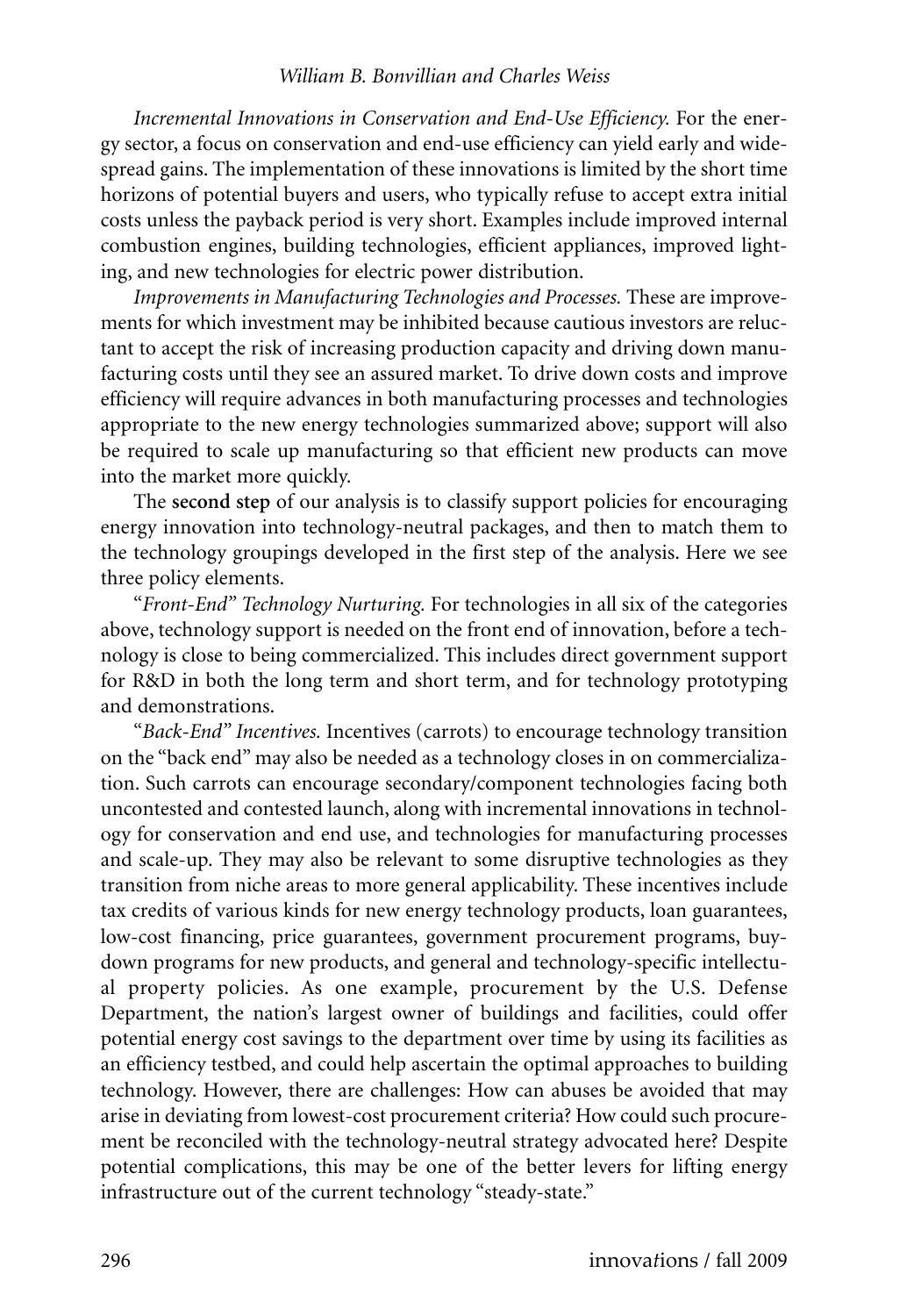#### *Taking Covered Wagons East*

"*Back-End" Regulatory and Related Mandates.* Regulatory and related mandates (sticks), also on the back end, may be needed in order to encourage component technologies facing contested launch and also some conservation and enduse technologies. These include standards for particular energy technologies in the building and construction and comparable sectors, regulatory mandates such as renewable portfolio standards and fuel economy standards, and emission taxes.

Just as there is no "one-size-fits-all" R&D program, which requires R&D efforts to be tailored to particular technology categories, so particular "carrots" and "sticks" may fit one group of technologies but not another. Loan guarantees may work for major utilities building next generation nuclear power plants, but likely will not be useful to small firms and startups with limited capital access deploying new solar technologies. Analytical work is needed to evaluate the relative economic efficiency of particular back-end incentives or regulations. It should be noted, too, that in the energy sector, a system of carbon charges, such as a cap-and-trade program, can substitute for many (although certainly not all) of the back-end proposals listed above, both carrots and sticks, because it would induce similar effects.

As suggested in the previous section, the optimal approach to bringing innovation into complex, established sectors would bring to bear three models of the innovation process: the induced, the pipeline and the organizational models. A technology supply approach is unlikely to be effective unless it is accompanied by the demand-side price signals called for by the induced innovation model. Even when they are technically ready, new entrants cannot compete on price with existing mature, efficient, and cheap energy technologies because the fossil fuel-based industry does not have to pay for the environmental and security externalities that it can now avoid. On the other hand, induced innovation depends on a robust technology supply program, supported by a strong pipeline innovation system, to enable the technologies that are needed to create alternatives and drive down costs. This is particularly true when the technology transformation being sought is as dramatic as the one we seek in energy. Innovation in a complex sector like energy is not either/or—both the induced and pipeline models are required.

Let's examine a concrete and current policy example for this balance. To induce an energy transformation, Congress has focused on a cap-and-trade approach intended to send pricing signals that increase demand for new energy technologies and efficiencies. It has preferred this approach to a carbon tax or to higher gas or other sector-specific taxes, which it considers to be more politically onerous. On June 26, 2009, the House of Representatives passed by a narrow margin a cap-andtrade bill, HR. 2454. As a result of political compromises with affected industries and interests, the economic pressures to reduce greenhouse gasses in the early years of the bill will be limited, because the "cap" tightens only gradually and the auctions scale up only over time. The House bill is also limited in its application of the pipeline model—i.e., on the technology-supply side—in that it provides only a marginal increase in energy R&D and includes provisions for technology implementation that back only a limited range of technologies—namely, those sought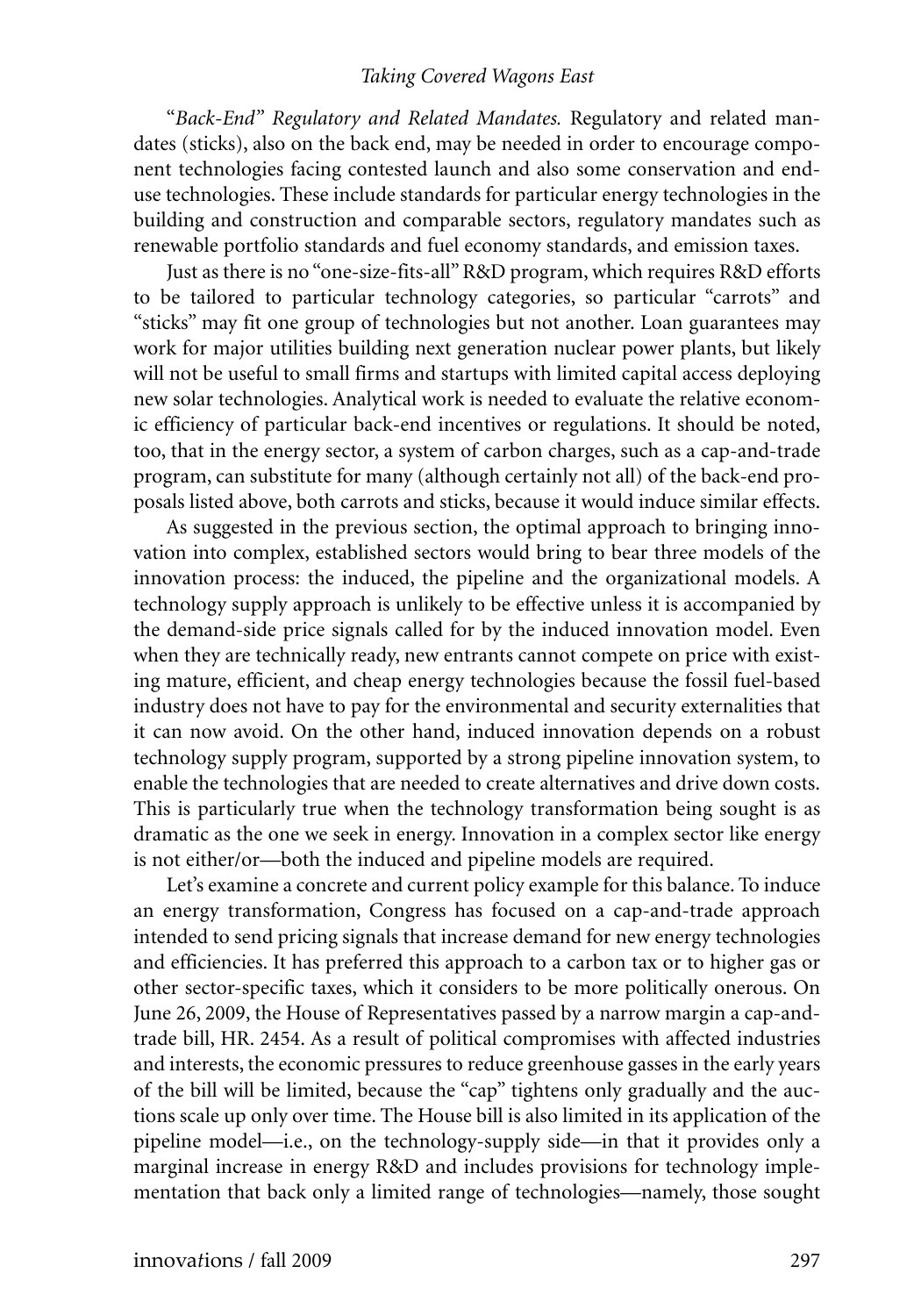by politically powerful industries: coal, oil refinery, and automobile. The approach in the House bill, then, is tilted toward a gradually phased-in induced model; it is not balanced with a strong technology supply model.

The third element in the trio of models of the innovation process must now be introduced: the organizational model. The **third step** of our analysis, then, is to

Where complex technology sectors like energy are involved, we need to have Congress legislate standard packages of incentives and support across common technology launch areas, so that some technology neutrality is preserved and the optimal emerging technology has a chance to prevail.

survey existing institutional and organizational mechanisms for the support of innovation, to determine what kinds of innovations (as classified by the likely bottlenecks in their launch paths) do not receive federal support at critical stages of the innovation process, and what kind of support mechanisms are needed to fill these gaps. This could be described as an institutional gap analysis. In energy, for example, we do not have the capacity to translate our research into innovation, to finance the scale-up of promising technologies, and to form an overall collaborative strate-

gy between the public and private sectors to roadmap the details involved in developing and deploying the new technologies at scale.

The **fourth step** in our analysis is to recommend new institutions and organizational mechanisms to fill these technology gaps identified in the third step, by providing translational research, technology financing and roadmapping.

To summarize, the first of these four steps draws on pipeline theory, suggesting that support from the government pipeline will be important to creating, launching, and enhancing a range of technology options. But since the technology streams will need to land in the private sector at a huge scale, the second step relies on induced innovation theory. It concentrates on the policy or demand signals that will induce the private sector to take up, modify, and implement the technology advances that originate from the innovation pipeline. Whether these come from a demand pricing system like the cap-and-trade scheme proposed for carbon-based energy, from technology incentives, or from regulatory requirements, they will need to be coordinated and, to the extent possible, will need to be technology neutral. The third and fourth steps draw on the innovation organization theory we advanced here: that the gaps in the innovation system will need to be filled for the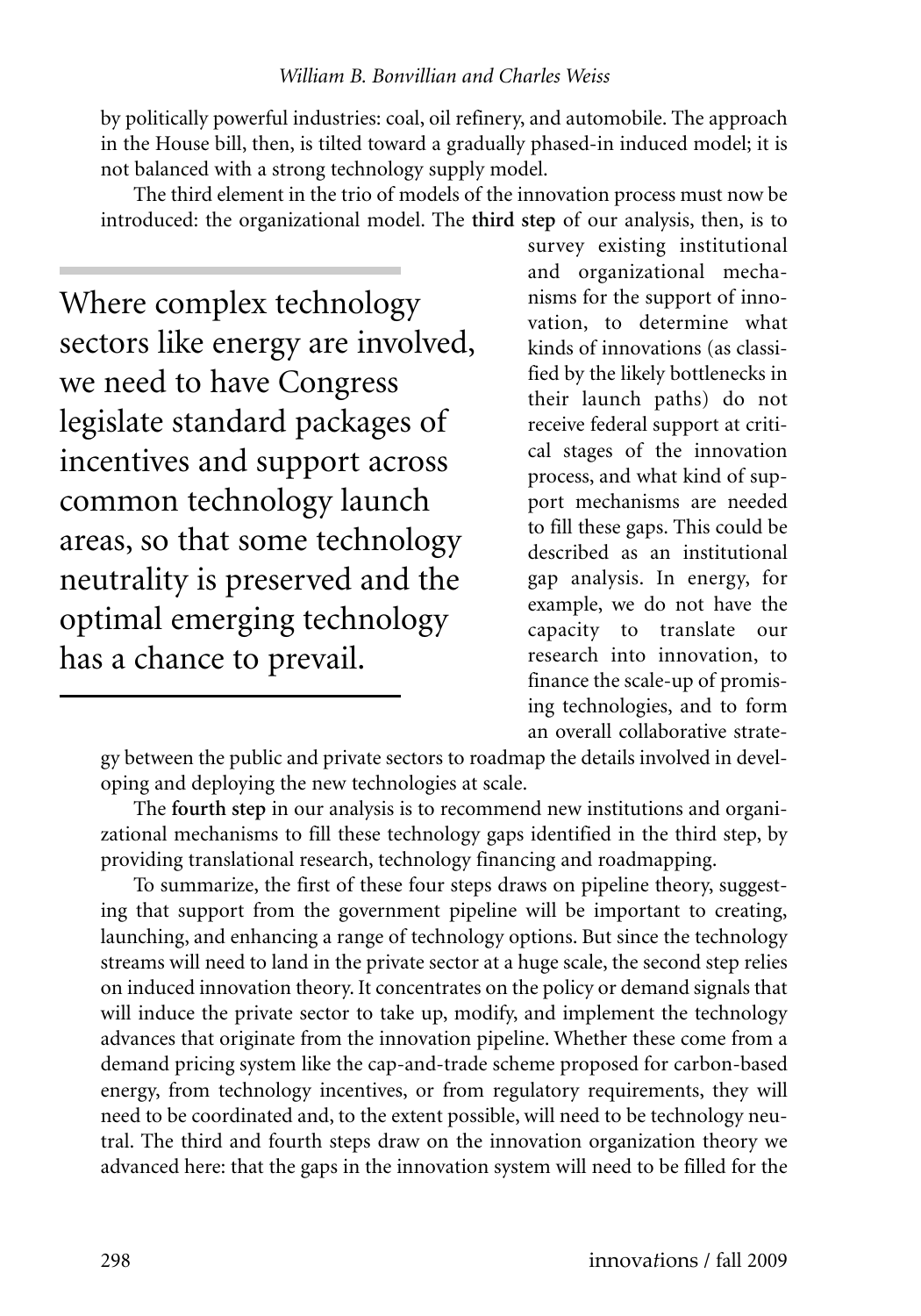#### *Taking Covered Wagons East*

handoff to occur between pipeline and induced models, especially at the points where technology supply push meets market demand pull.

This proposed new integrated framework has implications beyond policy theory; it also leads to a different logic for the practical design of technology legislation. In effect, our discussion of steps one and two implies that the current legislative process for technology innovation in energy is exactly backwards. The incentive structure should be legislated first in a way that will preserve the fundamental technology neutrality needed in this complex technology area, rather than the present practice of legislating separately for each technology first, with a different incentive structure for each one. This unfortunate process has become a standard model for innovation legislation, for example, in the major energy acts of 2005 and 2007.19

In contrast, where complex technology sectors like energy are involved, we need to have Congress legislate standard packages of incentives and support across common technology launch areas, so that some technology neutrality is preserved and the optimal emerging technology has a chance to prevail. Particular technologies can then qualify for these packages based on their launch requirements. It is important to get away from the current legislative approach of unique policy designs for each technology, often based on the legislative clout behind that particular technology.

#### APPLYING INTEGRATED INNOVATION ANALYSIS TO COMPLEX SECTORS

The American economy would be well served if it developed a capacity to move technological innovation more efficiently into established, complex economic sectors like energy. Our traditional model for innovation relies on launching innovation into open fields; we could improve our innovation-based growth rate if we learned how to drive our technology-laden covered wagons into old frontiers as well as new. This requires a new innovation framework, which integrates the three separate models for innovation we have articulated: the pipeline and induced models, and the model for institutional organization of innovations that backs them up. This framework requires a new focus on the moment of technology launch, as well as on the traditional focus of innovation policy on the "valley of death."

But even if we equip ourselves with a new model for innovation policy in complex established sectors like energy or health care delivery—for taking our technology covered wagons east—we should not underestimate the difficulty of the process for introducing new technology at the massive scale demanded. In energy, this process has eluded us for the last four decades. These complexities underscore the need for a comprehensive new theoretical approach.

<sup>1.</sup> Frederick Jackson Turner, *The Frontier in American History* (New York; Henry Holt and Co. 1921), Chapt. 1 <http://xroads.virginia.edu/~HYPER/TURNER/home.html> (Note: first delivered as a paper in 1893 to the American Historical Association.)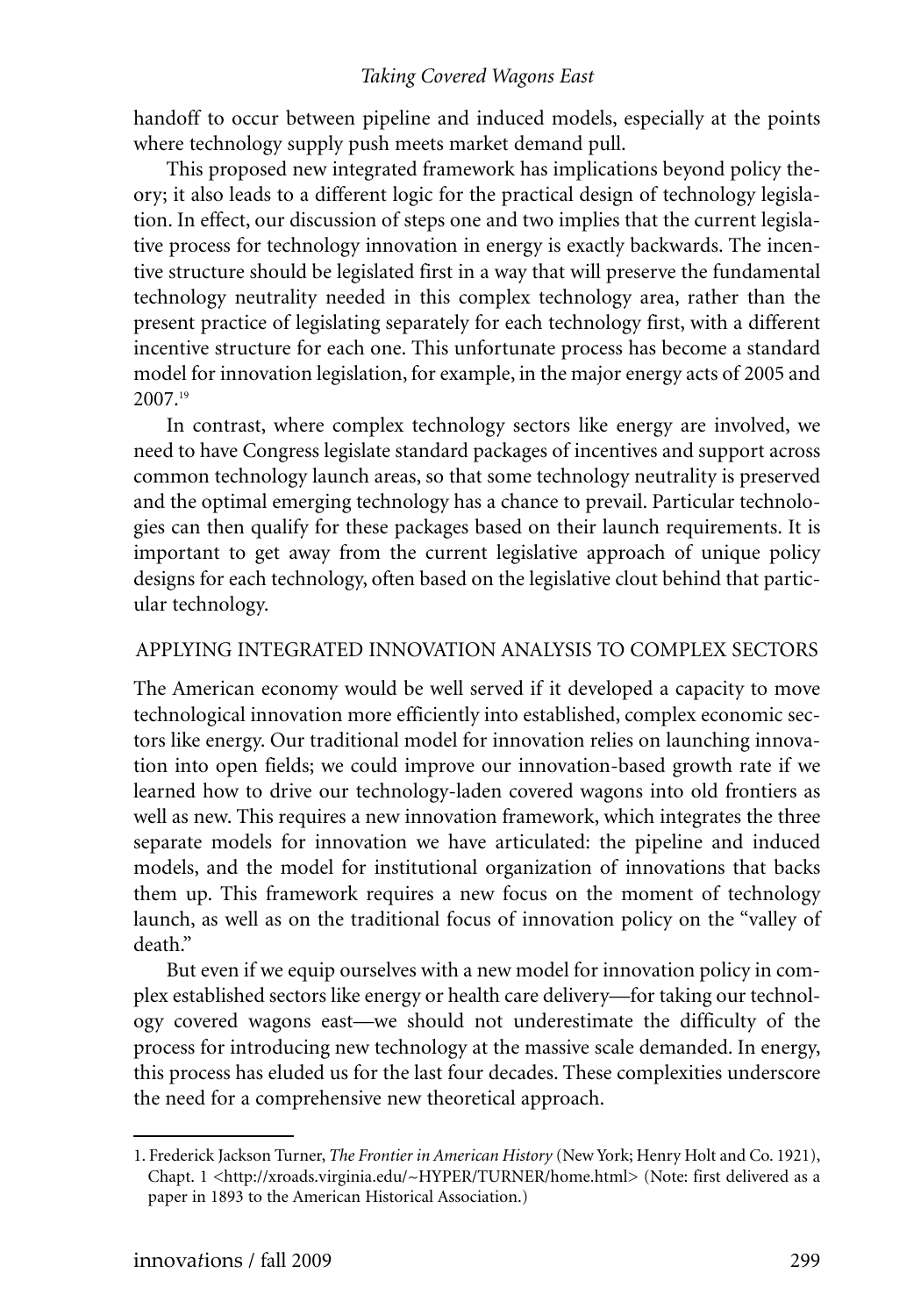#### *William B. Bonvillian and Charles Weiss*

- 2. Robert M. Solow, *Growth Theory, An Exposition* (Oxford Univ. Press, New York, Oxford, 2nd edition 2000), pp. ix-xxvi (Nobel Prize Lecture, Dec. 8, 1987) <http://nobelprize.org/nobel\_prizes/economics/laureates/1987/solow-lecture.html>
- 3. Christopher Freeman, "Innovation and Long Cycles of Economic Development" (paper, Economics Dept., Univ. of Campinas, Sao Paulo, Brazil Aug. 25-27, 1982) <http://www.globelicsacademy.net/pdf/JoseCassiolato\_2.pdf>; Carlota Perez, *Technological Revolutions and Financial Capital* (Cheltenham, U.K.: Edward Elgar 2002), pp. 3-46; Robert D. Atkinson, *The Past and Future of America's Economy—Long Waves of Innovation that Power Cycles of Growth* (Cheltenham, U.K.: Edward Elgar 2004), pp. 3-40.
- 4. The concept of a well defended status quo setting in after a freewheeling period without rules is developed in Debora L. Spar, R*uling the Waves: Cycles of Discovery, Chaos, and Wealth, from Compass to the Internet* (New York : Harcourt, 2001).
- 5. Robert W. Rycroft and Don E. Kash, "Innovation Policy for Complex Technologies", *Issues in Science and Technology*, (Wash., D.C., Fall 1999) <http://www.issues.org/16.1/rycroft.htm>.
- 6. Christopher Freeman, *Innovation and Long Cycles of Economic Development*, op cit; Christopher Freeman, John Clark and Luc Soete, *Unemployment and Technical Innovation* (London: Pinter 1982).
- 7. William J. Abernathy and James M. Utterback, "Patterns of Innovation in Technology," *Technology Review*, vol. 80, no. 7 (Cambridge, MA., MIT 1978) pp. 40-47.
- 8. Raymond Vernon, International Investment and International Trade in the Product Cycle, *The Quarterly Journal of Economics,* Vol. 81 (Cambridge, MA.: MIT Press 1966).
- 9. Vannevar Bush, *Science: The Endless Frontier* (Wash., D.C.: Government Printing Office, 1945) <http://www.nsf.gov/od/lpa/nsf50/vbush1945.htm>.
- 10. Donald E. Stokes, *Pasteur's Quadrant: Basic Science and Technological Innovation* (Wash., D.C.: Brookings Univ. Press 1997) pp. 1-25, 45-89.
- 11. Robert Buderi, *The Invention that Changed the World* (Sloan Technology Series) (New York: Simon and Schuster—Touchstone 1997).
- 12. National Research Council, Science and Telecommunications Board, *Funding a Revolution: Government Support for Computing Research* (Wash. D.C.: National Academy Press, 1999) pp. 85-157; Chapt. 4, Chapt. 5; Mitchell Waldrop, *The Dream Machine: J.C.R. Licklider and the Revolution that Made Computing Personal* (Sloan Foundation Technology Series)(New York: Viking 2001).
- 13. Vernon W. Ruttan, *Technology Growth and Development: An Induced Innovation Perspective* (Oxford, U.K. and New York: Oxford Univ. Press 2001).
- 14. William B. Bonvillian, "The Connected Science Model for Innovation", National Research Council, *21st Century Innovation Systems for the U.S. and Japan* (Wash., D.C.: National Academy Press 2009) pp. 206-237; Charles Weiss and William B. Bonvillian, *Structuring an Energy Technology Revolution* (Cambridge, MA: MIT Press 2009), pp. 13-36, detailed explication of this discussion.
- 15. Although Vernon Ruttan was a leading theorist of the induced model, in his last book he turned to an exploration of the pipeline model. Vernon W. Ruttan, *Is War Necessary for Economic Growth: Military Procurement and Technology Development* (Oxford, U.K. and NewYork: Oxford Univ. Press 2006).
- 16. The steps described in this section are elaborated on in, Charles Weiss and William B. Bonvillian, *Structuring an Energy Technology Revolution*, note 14.
- 17. Lewis Branscomb and Philip Auerswald. "Between Invention and Innovation: An Analysis of Funding for Early-State Technology Development," Report No. NIST GCR 02-841 (Wash., D.C.: National Institute of Standards and Technology/ATP, November 2002).
- 18. The concept is discussed in Clayton Christensen, *The Innovator's Dilemma: When New Technologies Cause Great Firms to Fail* (Boston: Harvard Business School Pub. 1997).
- 19. Public Law 109-058, Energy Policy Act of 2005, 109th Cong., 1st Sess.(July 29, 2005); Public Law 110-140, The Energy Independence and Security Act of 2007, 110th Cong., 1st Sess.(signed Dec. 19, 2007).